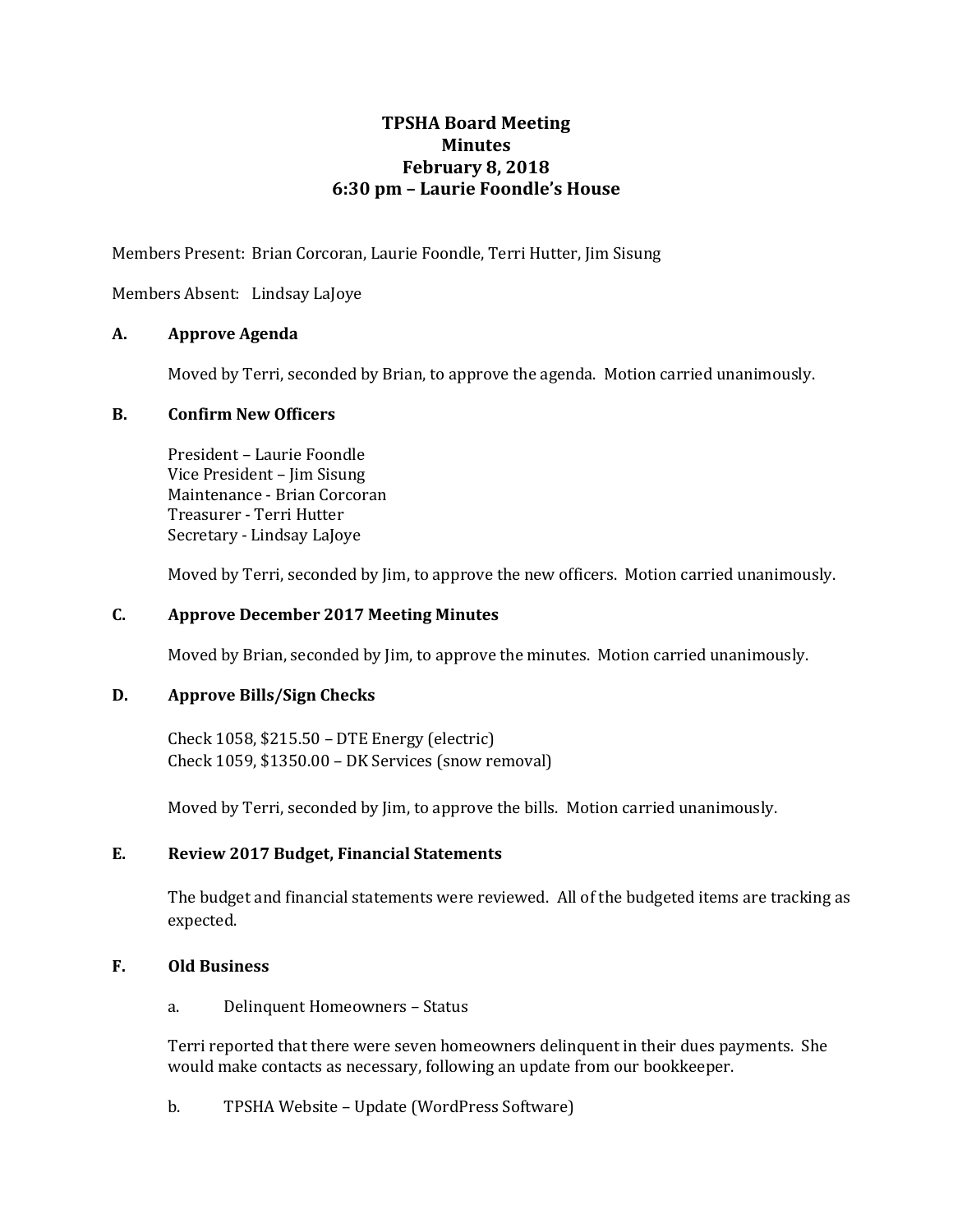Kris Foondle was present and reported that he was working on making the website transition to WordPress. He was looking for updated pictures to post on the website and working on uploading PDFs into the new software. He hoped to have this completed soon.

### **G. New Business**

a. TPSHA Correspondence – Homeowner-related Issues

Laurie addressed the email sent about keeping dogs from running loose and cleaning up after them.

b. Mailbox Keys

It was brought to the Board's attention that the post office does not handle or have any of the homeowners' spare keys. All of the keys were provided to the homeowners when the mailboxes were installed (they were required to provide identification at the post office in order to obtain their keys). Homeowners can make copies of their current keys as needed. If all of their keys are misplaced, then it will be up to the homeowner to contact a locksmith to replace their lock and issue them a new key. Laurie said she would send an email to the homeowners with this information.

c. Quarterly Statements – Distribution via Email

The Board agreed to begin providing quarterly statements via email. A letter would be included in the next quarterly statement (via USPS mail) notifying homeowners that it would be the last time they would receive a paper statement. Delivering the bills via email will save in postage and efficiency.

d. Dues – Auto Payment Option

The Board agreed to explore the option with its bank and possibly use Paypal as an option for homeowners to pay their dues. Terri would inform our bookkeeper about this, who would investigate this option.

e. Road Fund – More Aggressive Investments

It was agreed that none of the Board members were financial advisors and in a position to be investing our money. It is the Board's fiduciary duty to the homeowners to not lose principal. We will continue to make money through our interest-bearing accounts and CDs.

f. Set Date for Spring Clean-up

Spring clean-up date is set for May 5<sup>th</sup>.

#### **H. Grounds Maintenance**

a. Pond Treatment Permit Signatures

Terri was working on getting the signatures from the 12 homeowners adjacent to the west pond; stating that she currently had three.

b. Phragmites Cutting